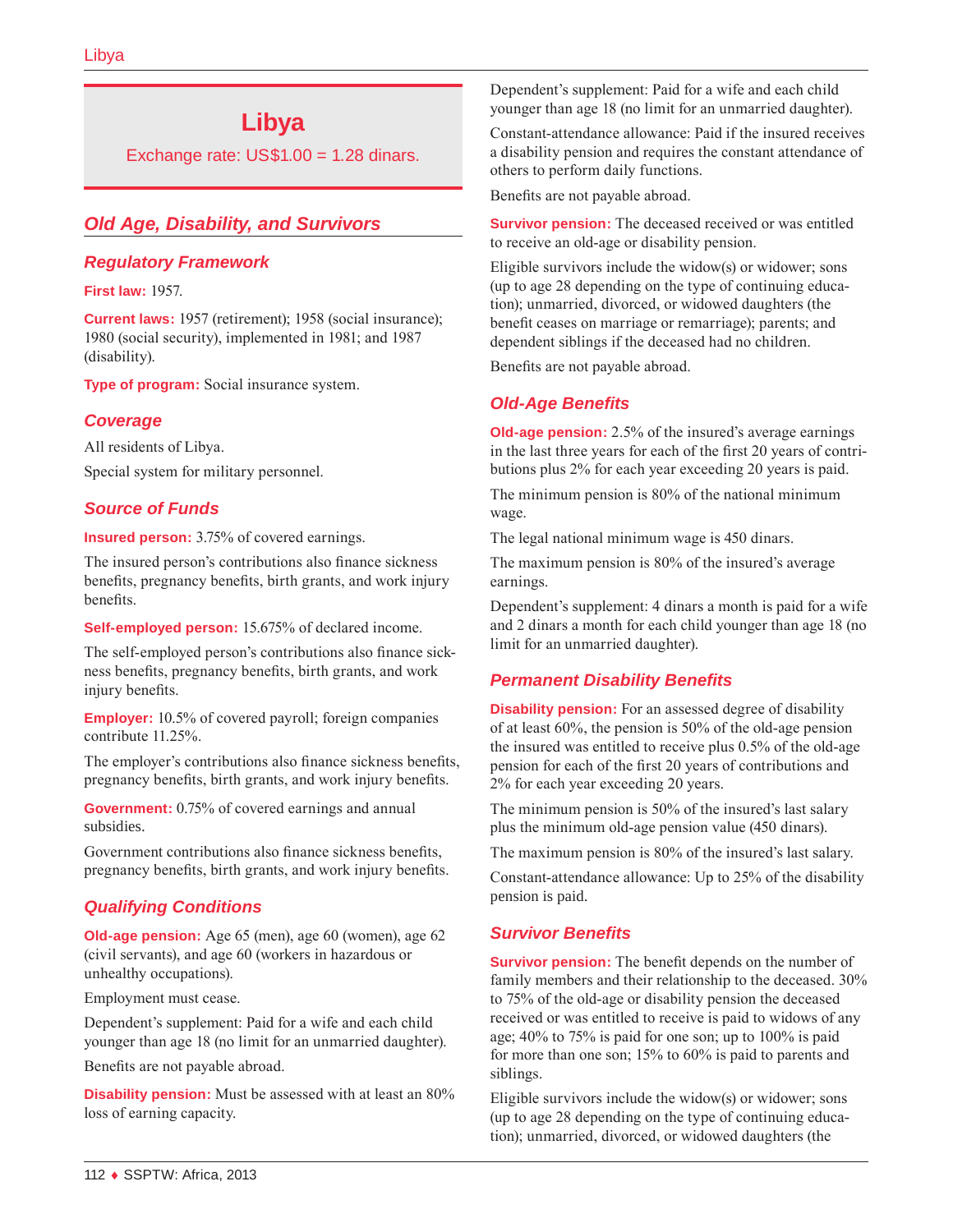benefit ceases on marriage or remarriage); parents; and dependent siblings if the deceased had no children.

**Funeral grant:** A lump sum of 50 dinars is paid.

## *Administrative Organization*

Social Security Fund administers the program through district and local offices.

A national social security committee provides general supervision.

Municipal committees provide local supervision.

## *Sickness and Maternity*

## *Regulatory Framework*

**First law:** 1958.

**Current laws:** 1980 (social security), implemented in 1981.

**Type of program:** Employer-liability and social insurance system.

## *Coverage*

**Employer-liability program:** All employed persons are covered for cash benefits.

**Social insurance program:** Self-employed persons (cash benefits), employed and self-employed persons (specified medical benefits).

## *Source of Funds*

#### **Insured person**

*Cash benefits:* See source of funds under Old Age, Disability, and Survivors.

*Medical benefits:* 1.5% of covered earnings.

#### **Self-employed person**

*Cash benefits:* 1.5% of declared income.

*Medical benefits:* 3.5% declared of income.

#### **Employer**

*Cash benefits:* The total cost of maternity benefits.

*Medical benefits:* 2.45% of covered payroll.

#### **Government**

*Cash benefits:* 0.75% of self-employed person's covered earnings.

*Medical benefits:* 5% of covered earnings.

## *Qualifying Conditions*

**Cash sickness benefits:** Must have at least six weeks of contributions in the last three months.

**Cash maternity benefits:** Must have at least six months of coverage before the expected date of childbirth or four months of contributions in the last six months.

**Medical benefits:** Must receive sickness benefits, maternity benefits, or a pension.

## *Sickness and Maternity Benefits*

**Sickness benefit:** 60% of the insured's earnings is paid for up to a year.

**Maternity benefit:** 100% of the insured's earnings is paid for up to three months.

**Pregnancy benefit:** 3 dinars a month is paid from the fourth month of pregnancy until childbirth.

**Birth grant:** A lump sum of 25 dinars is paid for each childbirth.

#### *Workers' Medical Benefits*

Benefits include general and specialist care, hospitalization, maternity care, essential medical supplies, and rehabilitation.

Cost sharing: Patients may be required to pay part of the cost of benefits.

Medical benefits are provided for up to six months after entitlement to cash benefits ceases.

#### *Dependents' Medical Benefits*

Benefits include general and specialist care, hospitalization, maternity care, essential medical supplies, and rehabilitation.

Cost sharing: Patients may be required to pay part of the cost of benefits.

#### *Administrative Organization*

Social Security Fund administers the program through district and local offices.

A national social security committee provides general supervision.

Municipal committees provide local supervision.

## *Work Injury*

#### *Regulatory Framework*

**First law:** 1958.

**Current laws:** 1980 (social security), implemented in 1981.

**Type of program:** Employer-liability and social insurance system.